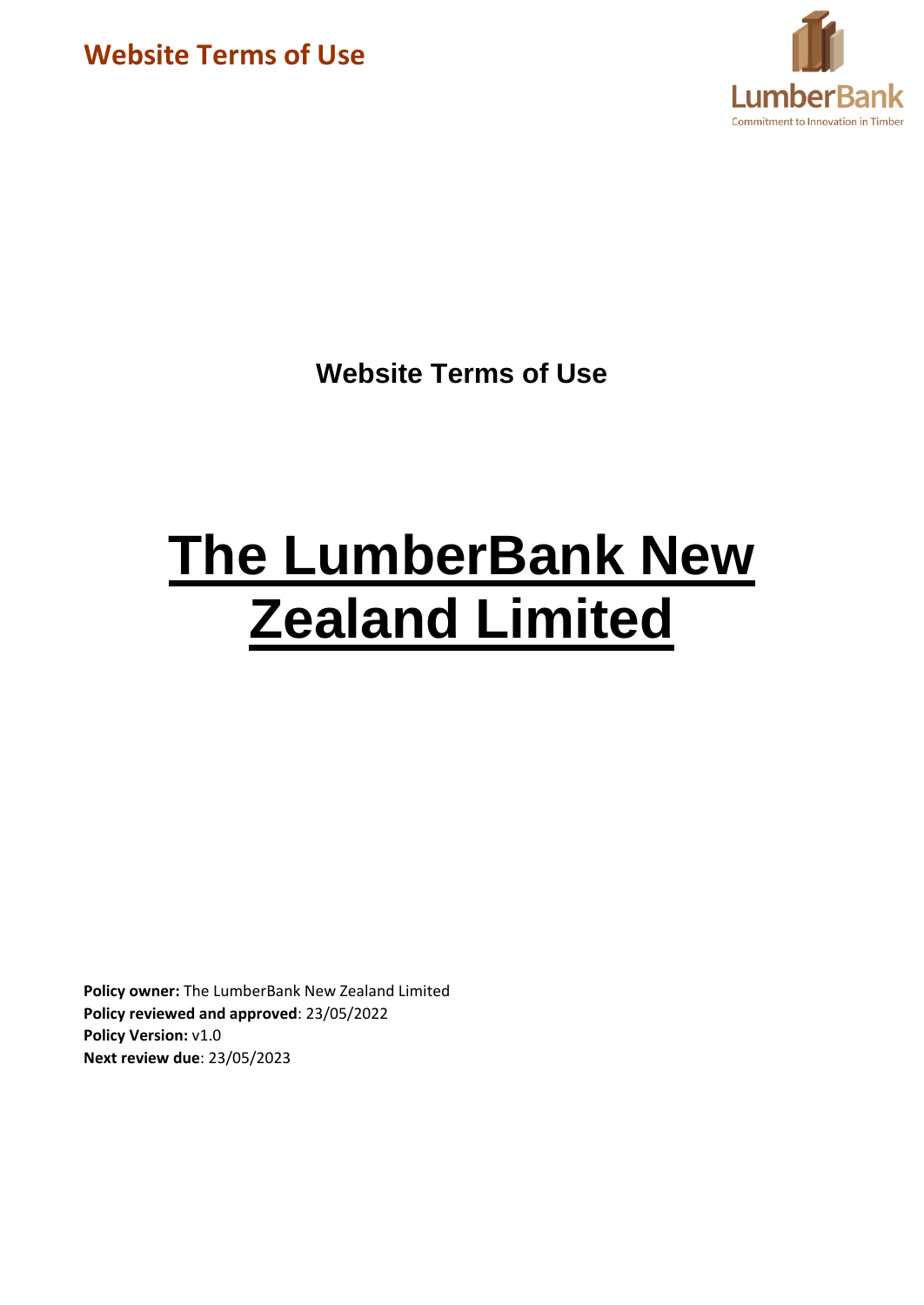

#### **Website Terms of Use**

By using the Website of The LumberBank New Zealand Limited (LBNZ), You are deemed to accept and agree to be bound by these Terms of Use and are bound by them. The LBNZ Website Terms of Use, is to be read in conjunction with the LBNZ Privacy Policy, which is available to be accessed through another area of this Website.

Additional terms may apply to specific goods or services or online tools or functions provided through or on the Website. Where We indicate on the Website that additional terms apply, You must read the Terms of Use in conjunction with those additional terms. If there is any inconsistency between these Terms of Use and those additional terms, the additional terms will prevail (unless We expressly tell You otherwise).

## **Definitions**

In these Terms of Use definitions are:

"We", "Us", and "Our" are references to The LumberBank New Zealand Limited (LBNZ). "You" and "Your" are references to You.

"GDPR" is a reference to the General Data Protection Regulation under EU Data Privacy Laws.

#### **Acceptance**

If there is any inconsistency between these Terms of Use and those additional terms, the additional terms will prevail (unless We expressly tell You otherwise).

You agree that You are at least 18 years of age and acknowledge that this creates an agreement that is binding and valid in legal obligations by You.

#### **Compliance with laws**

You agree to use the Website in a manner that complies with all applicable laws and regulations (including, but not limited to, the Privacy Act 2020 and EU Data Privacy Laws including GDPR) and that does not infringe Our rights, nor the rights of anyone else, nor restricts or inhibits their use and enjoyment of the Website. You agree not to:

- (a) damage or harm the Website, or any underlying or connected network or system; and
- (b) use unauthorised automated means to access the Website or content featured on it for any purpose; and
- (c) introduce any viruses, worms, trojan horses, timebombs, content or code to the Website which is technologically harmful; and
- (d) use the Website to do anything unlawful, misleading, malicious, or discriminatory; and
- (e) do anything that could disable, overburden, or impair the proper working of the Website, such as a denial of service attack; and
- (f) facilitate or encourage any violations of these Terms of Use; and
- (g) upload or post any content on the Website (or use the Website to transmit any communication) which is in Our view illegal, obscene, defamatory, threatening, infringing of intellectual property rights, invasive of privacy or otherwise objectionable; and
- (h) send or otherwise post unauthorised commercial communications (such as spam) on the Website; and
- (i) engage in unlawful multi-level marketing, such as a pyramid scheme on the Website; and
- (j) solicit log in information or access an account belonging to someone else; and
- (k) bully, intimidate, or harass any user/member of the Website; and
- (l) offer any contest, giveaway, or sweepstake on the Website without obtaining Our permission. If We consent, You take full responsibility for the contest, giveaway, or sweepstake, and agree to comply with all applicable laws.

#### **Collection of Your personal information**

LBNZ may collect personal information about You, directly from You, when You access this site. You may voluntarily provide Us with Your personal information to allow Us to operate Our wider operations and to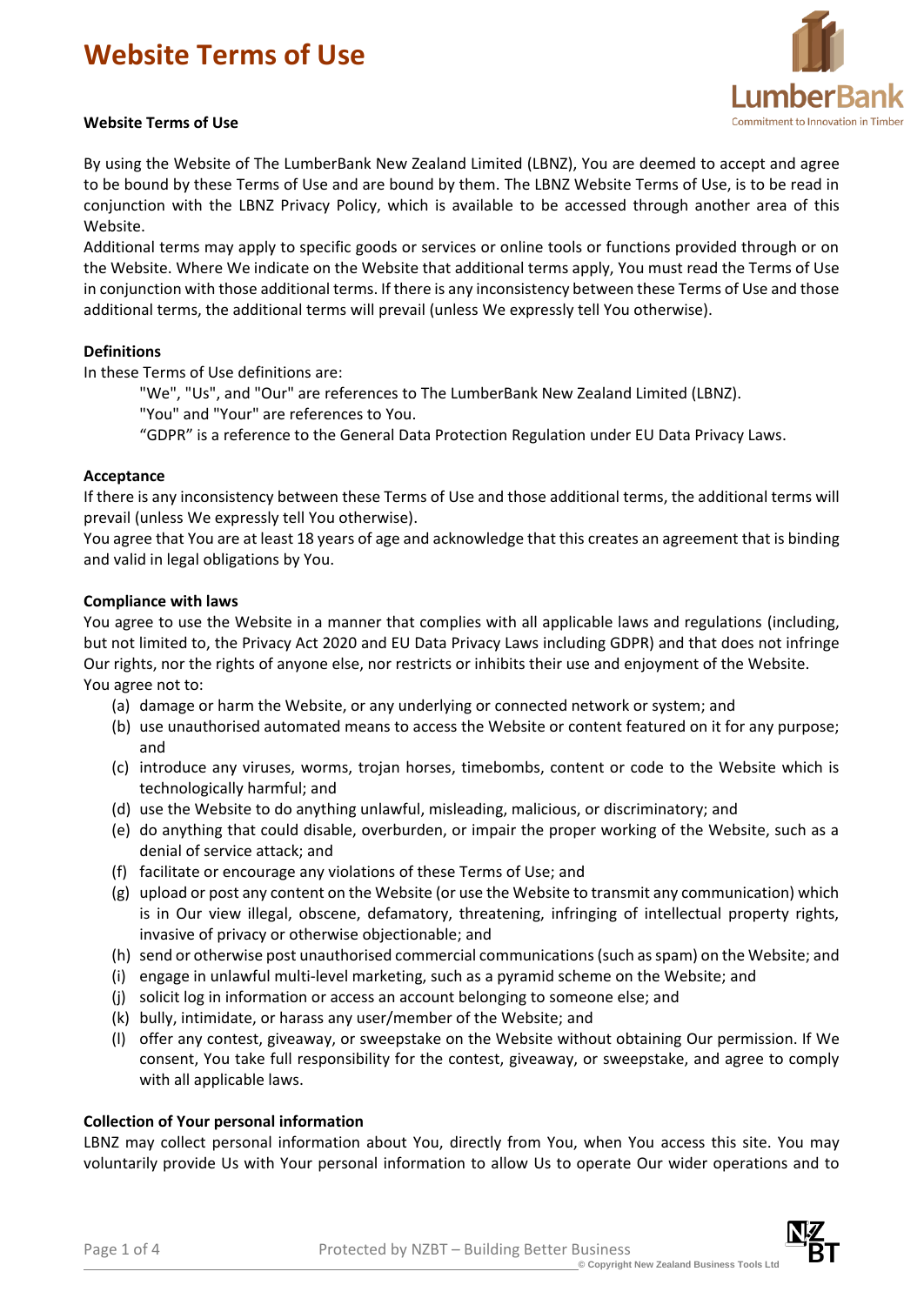

deliver the products and services that You have requested. Please refer to the LBNZ Privacy Commitment to Innovation in Tii Policy located on this website, for the type of personal information that We may collect. Please be aware that You may browse and access information contained on the Site without providing personally identifiable information.

## **Information Retrieved While Visiting Us Online**

Some information is automatically retrieved while You visit the LBNZ Website. This information may include:

- (a) The date and time of website visits; and
- (b) Your IP Address and network location; and
- (c) The referring Website if any through which You have come from, to this Website; and
- (d) Technical information about Your operating system or device; and
- (e) Pages accessed; and
- (f) Type of web browse; and
- (g) Search terms used

The Website automatically generates logs regarding Your sessions on the Site such as the features You use, the actions that You take and the information that You access. LBNZ generally uses this information for statistical purposes, to assess the effectiveness of the Website and to better understand Your priorities and interests.

#### **Use of Cookies**

A cookie is a small element of data that Our site may send to Your computer. These cookies provide information which enable LBNZ to improve Our Site. LBNZ also uses third-party partners such as Facebook and Google Analytics. LBNZ's third-party vendors may also use cookies on our site and may use this information to inform, optimize and present ads based on Your interaction with LBNZs Site. This means that vendors including Google will display promotional material on other sites You may visit online (or across the internet). For more information about the privacy practices of Our third-party software providers please read their Privacy Policy's and Privacy Statements which are available online. A cookie is typically stored on Your computer's hard drive and permits Our web site to recognise You when You return, to Our website. Our use of cookies helps Us to provide You with a better experience during Your use of Our web site by allowing Usto understand what areas of the site are of interest to You. LBNZ also makes use You may configure Your web browser to not accept cookies, although You may experience a loss of functionality as a result of this action.

#### **Storing Your Information**

We will take all reasonable steps to ensure that Your information held by Us is accurate and up to date, complete, applicable and not misleading, this information will only be used for purposes stated in Our privacy policy We will maintain security safeguards to protect Your personal information and ensure it is not disclosed to any unauthorised person or entity.

Your personal information will be used only for the purposes for which it is collected and will be retained to fulfil the purposes for which the information was collected (including any time that We are required by law to retain such information).

We will only release Your information that We hold, on Your authority, as required by law or in order for Us to provide services to Yourself, marketing purposes, where supplied to a third party the information released will only be sufficient for the third party to provide their service. Except as detailed above We do not share, give, sell, rent or lease information to third parties and Your personal information will only be disclosed to those employees within Our organisation who have need to know in order to ensure You are provided with information about Our products and services through this Website.

You can ask to see any information We may hold about You and You have the right to have any inaccuracies corrected by Us. We will comply with any such requests to the extent required by the Privacy Act legislation within twenty days of receiving written request. We may ask for verification of Your identity in order to respond.

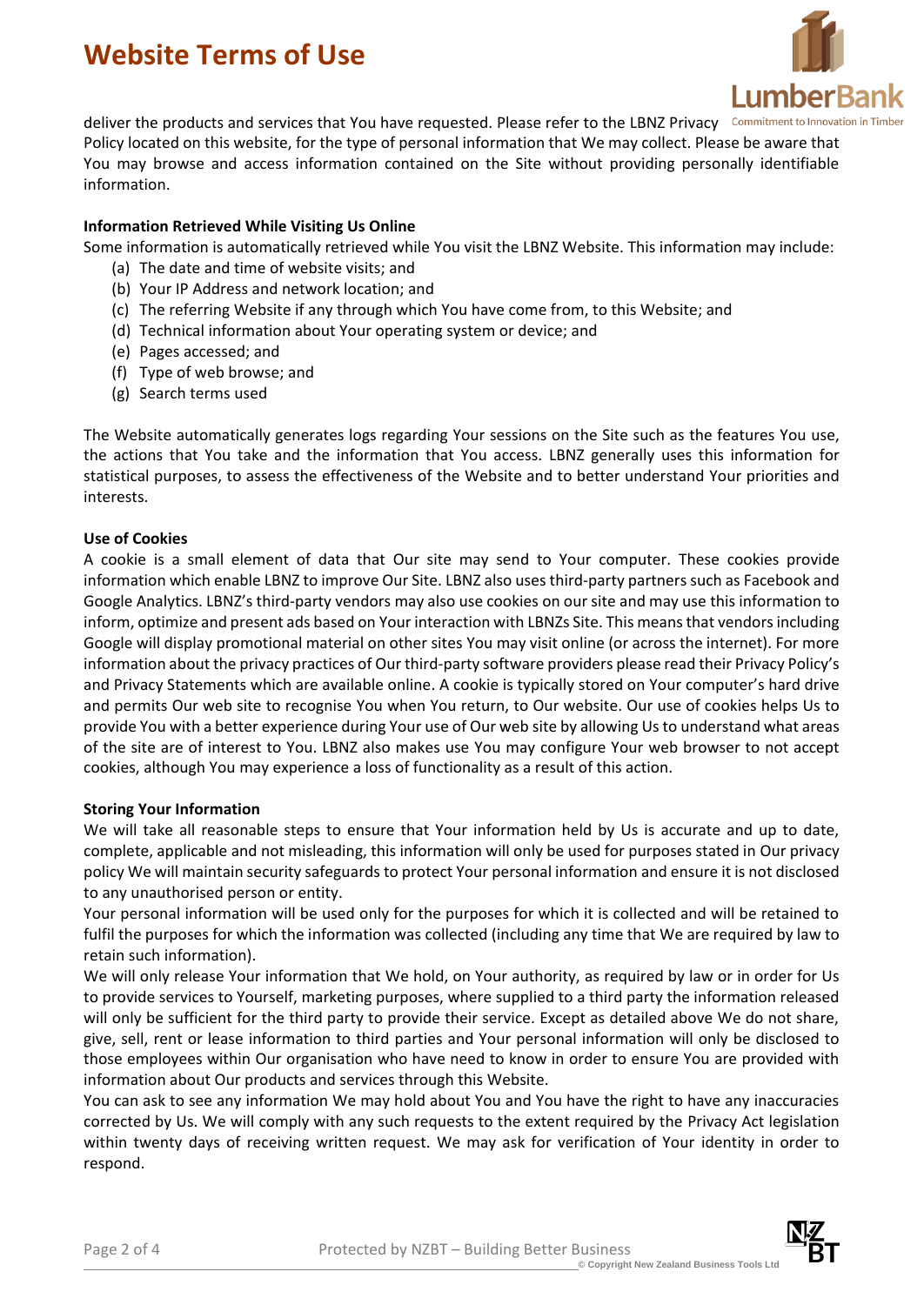

You can ask to see the personal information that We hold about You at any time by emailing Commitment to Innovation in Timbe LBNZ's Privacy Officer.

## **Securing Your Information**

When making a transaction or interacting through this Website Your information will pass through a secure server using SSL (secure sockets layer) encryption technology. The encryption process ensures that Your information can not be read by or altered by outside influences.

#### **Mailing Lists**

If at any time You are on a mailing list of Ours then You may request to be removed from the list and We will comply with Your request, please contact Us with Your request using the "Contact Us" section on the Website.

## **Advertisers, Linked sites and Social Networking Services**

The display on Our Website of any advertiser or the provision of a link to third party Website (e.g. Spanman) does not constitute Our endorsement of either the advertiser or third-party provider or any of their Website content or business practices. As We do not have any control of the content of any third party Websites, access to Websites is at Your sole risk and We recommend that You thoroughly review the terms and conditions of use and the Privacy policies of any third party Website immediately once You access such a site.

Publication of email addresses on the Website should not be taken as deemed consent to receiving unsolicited email. Persons or organisations wishing to send email material to individuals or organisations whose email addresses appear on the Website must comply with the requirements of the Unsolicited Electronic Messages Act 2007.

We use social networking services (E.g. such as Facebook, and LinkedIn) to communicate with the public. When You communicate with Us using these services, the social networking services may collect Your personal information for their own purposes. These services have their own privacy policy's which are independent of ours. They do not have any access to the personal information We hold on Our systems.

We accept no liability in regard to any dealings, promotions or activities between Yourself and advertisers or third-party providers.

Our Service may contain links to other sites that are not operated by Us. If You click a third party link, You will be directed to that third party's site. We strongly advise You to review the Privacy Policy of every site You visit.

#### **Privacy Officer Details**

These Terms of Use, Our privacy statement and any additional terms referenced on the Website constitute Our entire agreement and supersede all prior agreements, arrangements, understandings and representations (whether oral or written) given by or made between Us, relating to the subject matter of these Terms of Use.

The LBNZ Privacy Officer's contact details are: Name: Greer Campbell Landline: 09 622 2050 Email: greer@lumberbank.co.nz

#### **Copyright and Trademarks**

The contents of the Website are at all times the copyright/trademark of Ourselves, Our suppliers or linked third parties and You may not distribute, reproduce, display, publish any trademark or other content of this Website for any purpose whatsoever without the prior written approval of Us, Our suppliers or linked third parties (each as applicable). Furthermore, You agree to indemnify Us against any claims, costs, damages or losses incurred by Us should You fail to comply.